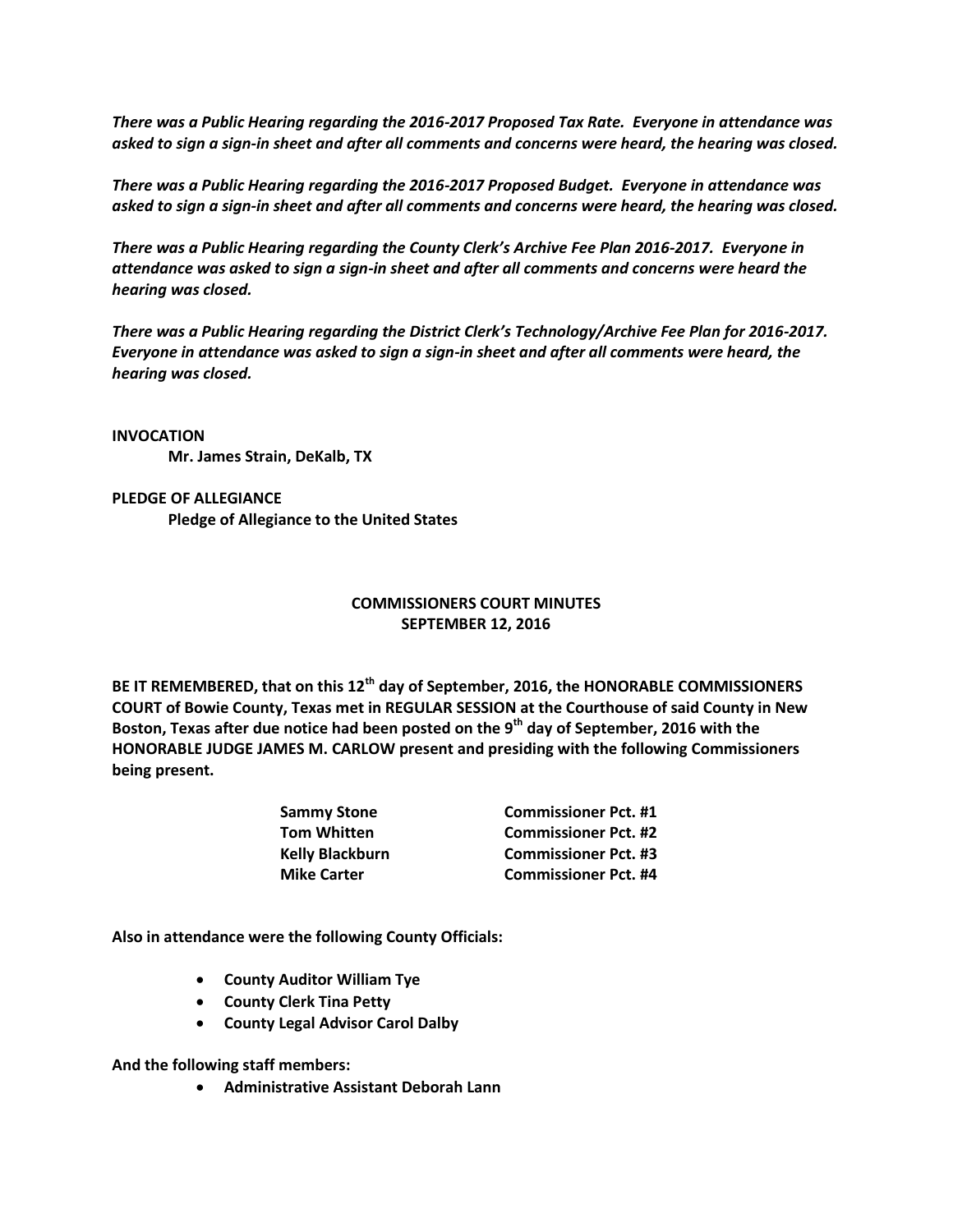## **REGULAR AGENDA ITEMS**

**Court convened at 10:10 A.M. when the following ORDERS, JUDGMENTS and DECREES were had and ORDERED spread upon the minutes of the Court to-wit.**

**Item 1: There was no Public Comments.**

- **Item 2: There was no Commissioners Court response to Public Comments.**
- **Item 3: On this 12th day of September, 2016, a motion was made by Commissioner Sammy Stone and duly second by Commissioner Mike Carter to approve the County Clerk's Archive Fee Plan for 2016-2017. Motion was put to a vote and all Commissioners voted yes and none voted no. Motion carried.**
- **Item 4: On this 12th day of September, 2016, a motion was made by Commissioner Tom Whitten and duly second by Commissioner Kelly Blackburn to approve the District Clerk's Technology/Archive fee plan for 2016-2017. Motion was put to a vote and all Commissioners voted yes and none voted no. Motion carried.**
- **Item 5: On this 12th day of September, 2016, a motion was made by Commissioner Kelly Blackburn and duly second by Commissioner Mike Carter to approve a bond for Judge Mary Hankins. Motion was put to a vote and all Commissioners voted yes and none voted no. Motion carried.**
- **Item 6: On this 12th day of September, 2016, a motion was made by Commissioner Mike Carter and duly second by Commissioner Sammy Stone to approve installation of a culvert at 358 Maple Street in the City of Maud. Motion was put to a vote and all Commissioners voted yes and none voted no. Motion carried.**
- **Item 7: On this 12th day of September, 2016, a motion was made by Commissioner Mike Carter and duly second by Commissioner Tom Whitten to approve a resolution to resale properties as necessary (acquired by Bowie Central Appraisal District). Motion was put to a vote and all Commissioners voted yes and none voted no. Motion carried.**
- **Item 8: There was no action taken regarding budget amendments (line item transfers).**